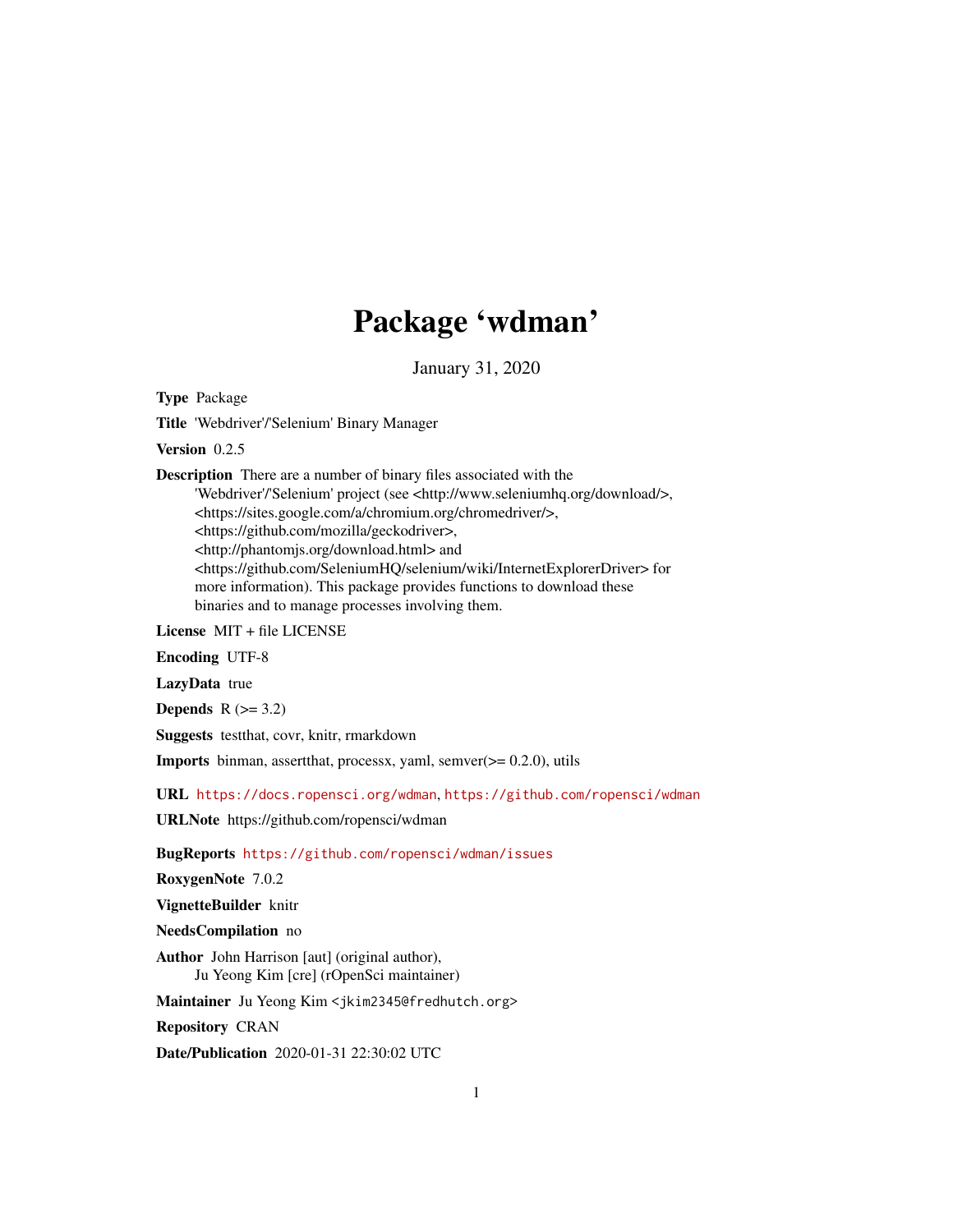### <span id="page-1-0"></span>R topics documented:

chrome *Start chrome driver*

#### Description

Start chrome driver

#### Usage

```
chrome(
 port = 4567L,
  version = "latest",
 path = "wd/hub",
  check = TRUE,verbose = TRUE,
  retcommand = FALSE,
  ...
)
```
#### Arguments

| port       | Port to run on                                                                                                                                                                      |
|------------|-------------------------------------------------------------------------------------------------------------------------------------------------------------------------------------|
| version    | what version of chromedriver to run. Default $=$ "latest" which runs the most re-<br>cent version. To see other version currently sourced run binman: list_versions("chromedriver") |
| path       | base URL path prefix for commands, e.g. wd/hub                                                                                                                                      |
| check      | If TRUE check the versions of chromedriver available. If new versions are avail-<br>able they will be downloaded.                                                                   |
| verbose    | If TRUE, include status messages (if any)                                                                                                                                           |
| retcommand | If TRUE return only the command that would be passed to process                                                                                                                     |
| $\ddots$   | pass additional options to the driver                                                                                                                                               |

#### Value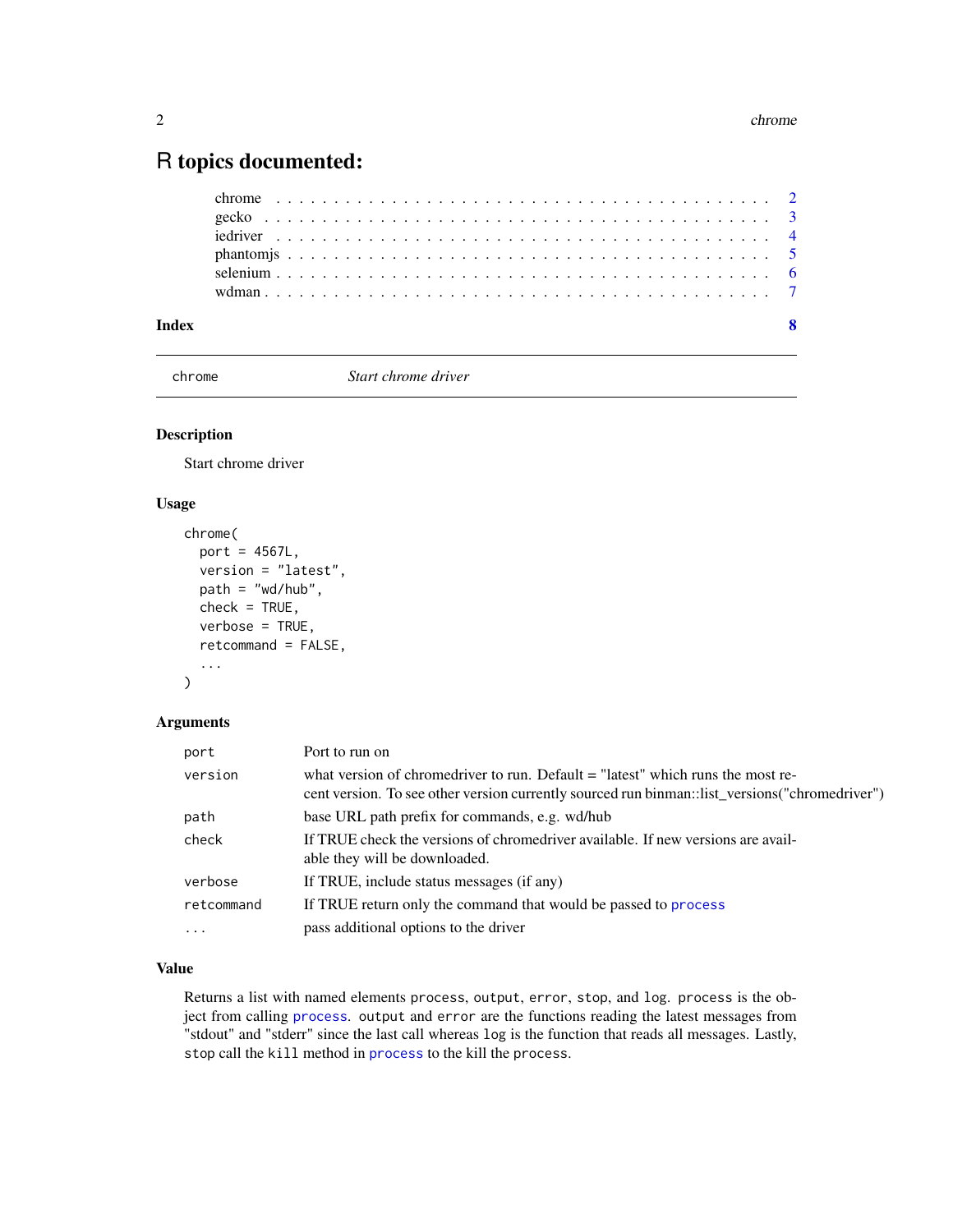#### <span id="page-2-0"></span>gecko 33 aprilista eta 2009ko hamarkada eta 2009ko hamarkada eta 2009ko hamarkada eta 2009ko hamarkada eta 20

#### Examples

```
## Not run:
cDrv <- chrome()
cDrv$output()
cDrv$stop()
```
## End(Not run)

gecko *Start gecko driver*

#### Description

Start gecko driver

#### Usage

```
gecko(
 port = 4567L,
  version = "latest",
  check = TRUE,
  loglevel = c("info", "fatal", "error", "warn", "config", "debug", "trace"),
  verbose = TRUE,
  retcommand = FALSE,
  ...
\mathcal{L}
```
#### Arguments

| port       | Port to run on                                                                                                                                                                |
|------------|-------------------------------------------------------------------------------------------------------------------------------------------------------------------------------|
| version    | what version of geckodriver to run. Default = "latest" which runs the most recent<br>version. To see other version currently sourced run binman::list_versions("geckodriver") |
| check      | If TRUE check the versions of geckodriver available. If new versions are avail-<br>able they will be downloaded.                                                              |
| loglevel   | Set Gecko log level [values: fatal, error, warn, info, config, debug, trace]                                                                                                  |
| verbose    | If TRUE, include status messages (if any)                                                                                                                                     |
| retcommand | If TRUE return only the command that would be passed to process                                                                                                               |
| $\cdots$   | pass additional options to the driver                                                                                                                                         |

#### Value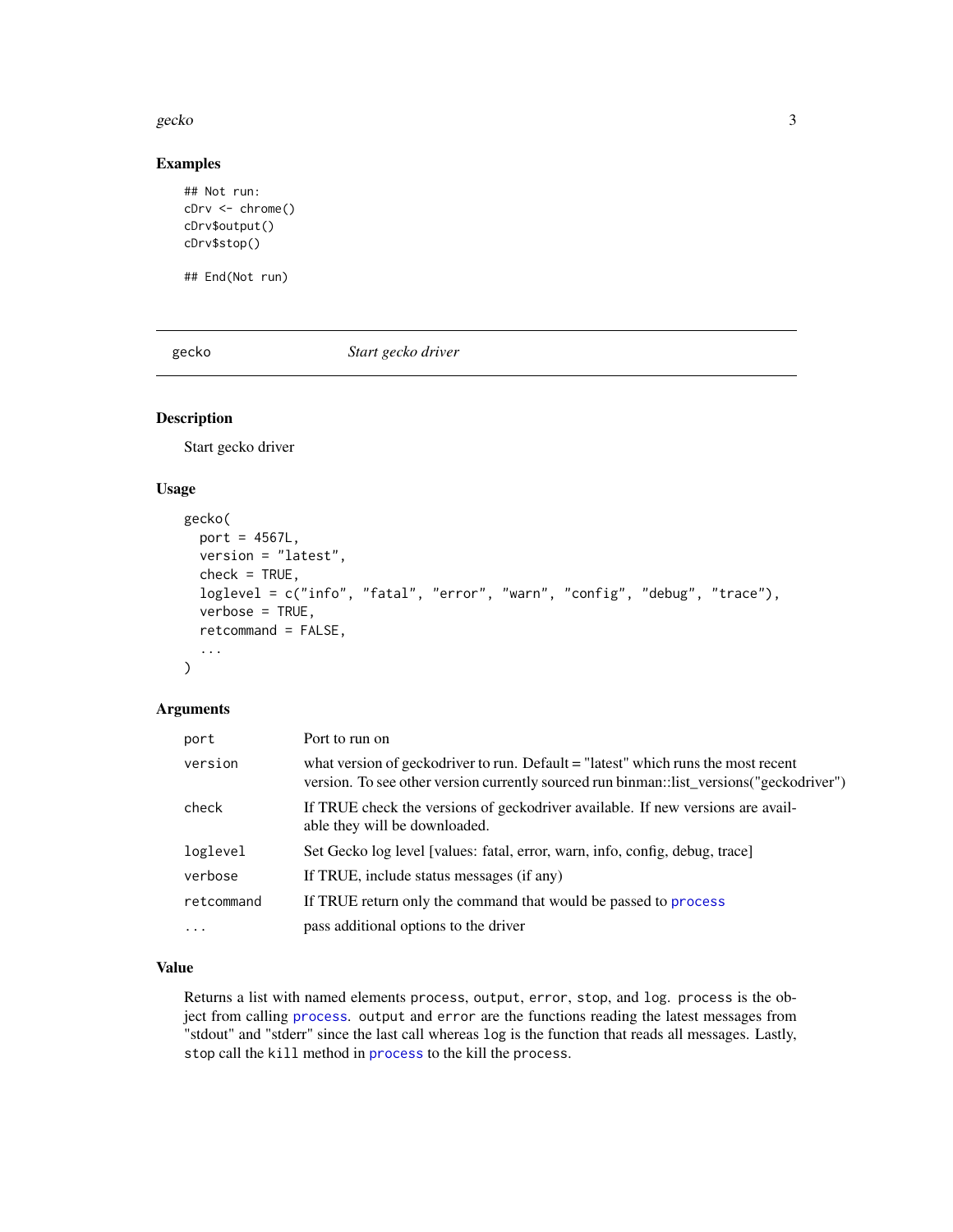4 iedriver in the set of the set of the set of the set of the set of the set of the set of the set of the set of the set of the set of the set of the set of the set of the set of the set of the set of the set of the set of

#### Examples

```
## Not run:
gDrv <- gecko()
gDrv$output()
gDrv$stop()
```
## End(Not run)

iedriver *Start IE driver server*

#### Description

Start IE driver server

#### Usage

```
iedriver(
 port = 4567L,
 version = "latest",
  check = TRUE,loglevel = c("FATAL", "TRACE", "DEBUG", "INFO", "WARN", "ERROR"),
  verbose = TRUE,
  retcommand = FALSE,
  ...
```
## $\mathcal{L}$

#### Arguments

| port       | Port to run on                                                                                                                                                                          |
|------------|-----------------------------------------------------------------------------------------------------------------------------------------------------------------------------------------|
| version    | what version of IE driver server to run. Default = "latest" which runs the most re-<br>cent version. To see other version currently sourced run binman: list_versions("iedriverserver") |
| check      | If TRUE check the versions of IE driver available. If new versions are available<br>they will be downloaded.                                                                            |
| loglevel   | Specifies the log level used by the server. Valid values are: TRACE, DEBUG,<br>INFO, WARN, ERROR, and FATAL. Defaults to FATAL if not specified.                                        |
| verbose    | If TRUE, include status messages (if any)                                                                                                                                               |
| retcommand | If TRUE return only the command that would be passed to process                                                                                                                         |
| $\cdots$   | pass additional options to the driver                                                                                                                                                   |

#### Value

<span id="page-3-0"></span>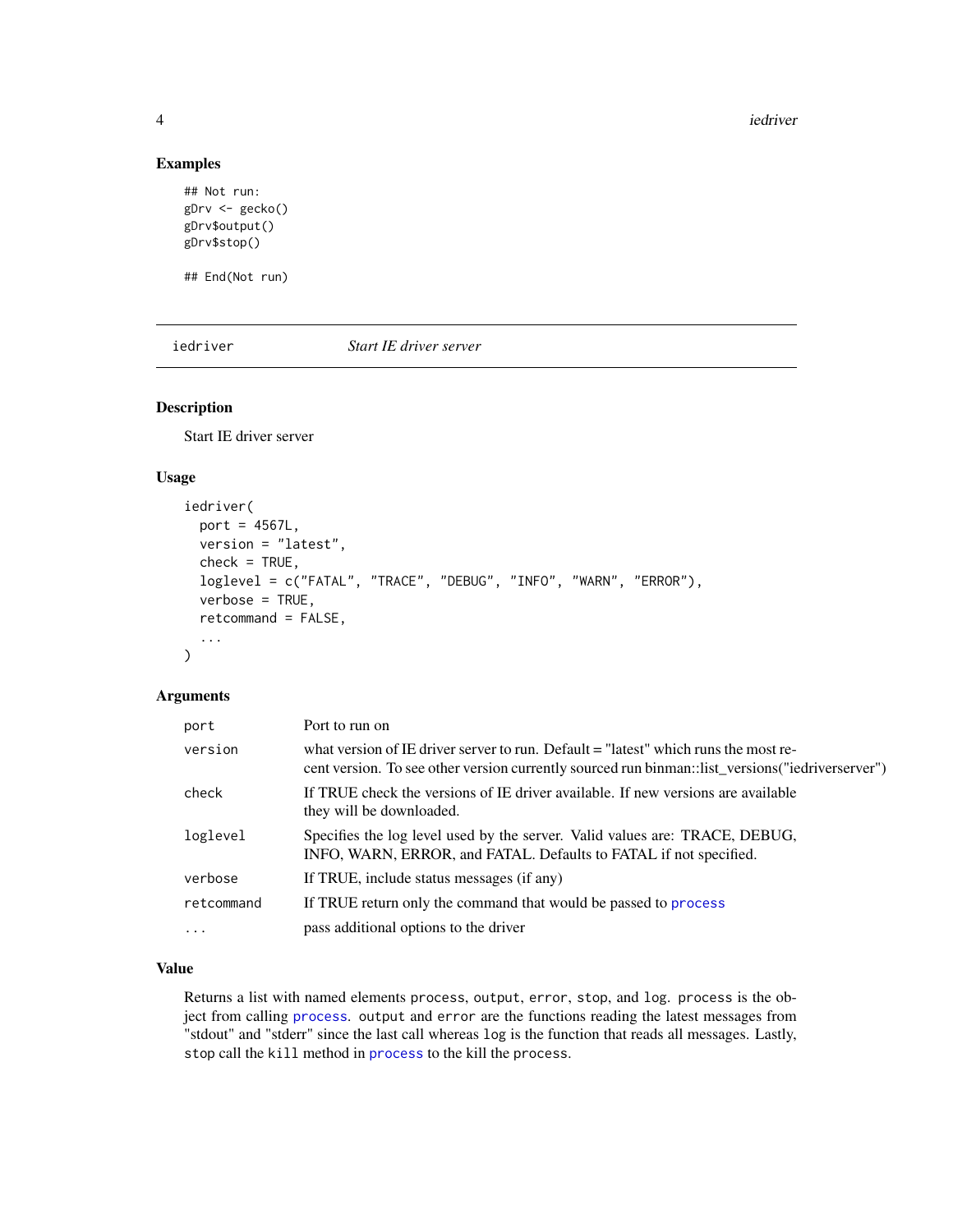#### <span id="page-4-0"></span>phantomjs 5

#### Examples

```
## Not run:
ieDrv <- iedriver()
ieDrv$output()
ieDrv$stop()
```
## End(Not run)

phantomjs *Start phantomjs*

#### Description

Start phantomjs in webdriver mode

#### Usage

```
phantomjs(
 port = 4567L,
  version = "2.1.1",check = TRUE,loglevel = c("INFO", "ERROR", "WARN", "DEBUG"),
  verbose = TRUE,
  retcommand = FALSE,
  ...
\mathcal{L}
```
#### Arguments

| port       | Port to run on                                                                                                                                                                    |
|------------|-----------------------------------------------------------------------------------------------------------------------------------------------------------------------------------|
| version    | what version of phantomis to run. Default $=$ "2.2.1" which runs the most recent<br>stable version. To see other version currently sourced run binman: list_versions("phantomjs") |
| check      | If TRUE check the versions of phantom is available. If new versions are available<br>they will be downloaded.                                                                     |
| loglevel   | Set phantomis log level [values: fatal, error, warn, info, config, debug, trace]                                                                                                  |
| verbose    | If TRUE, include status messages (if any)                                                                                                                                         |
| retcommand | If TRUE return only the command that would be passed to process                                                                                                                   |
| $\cdot$    | pass additional options to the driver                                                                                                                                             |

#### Value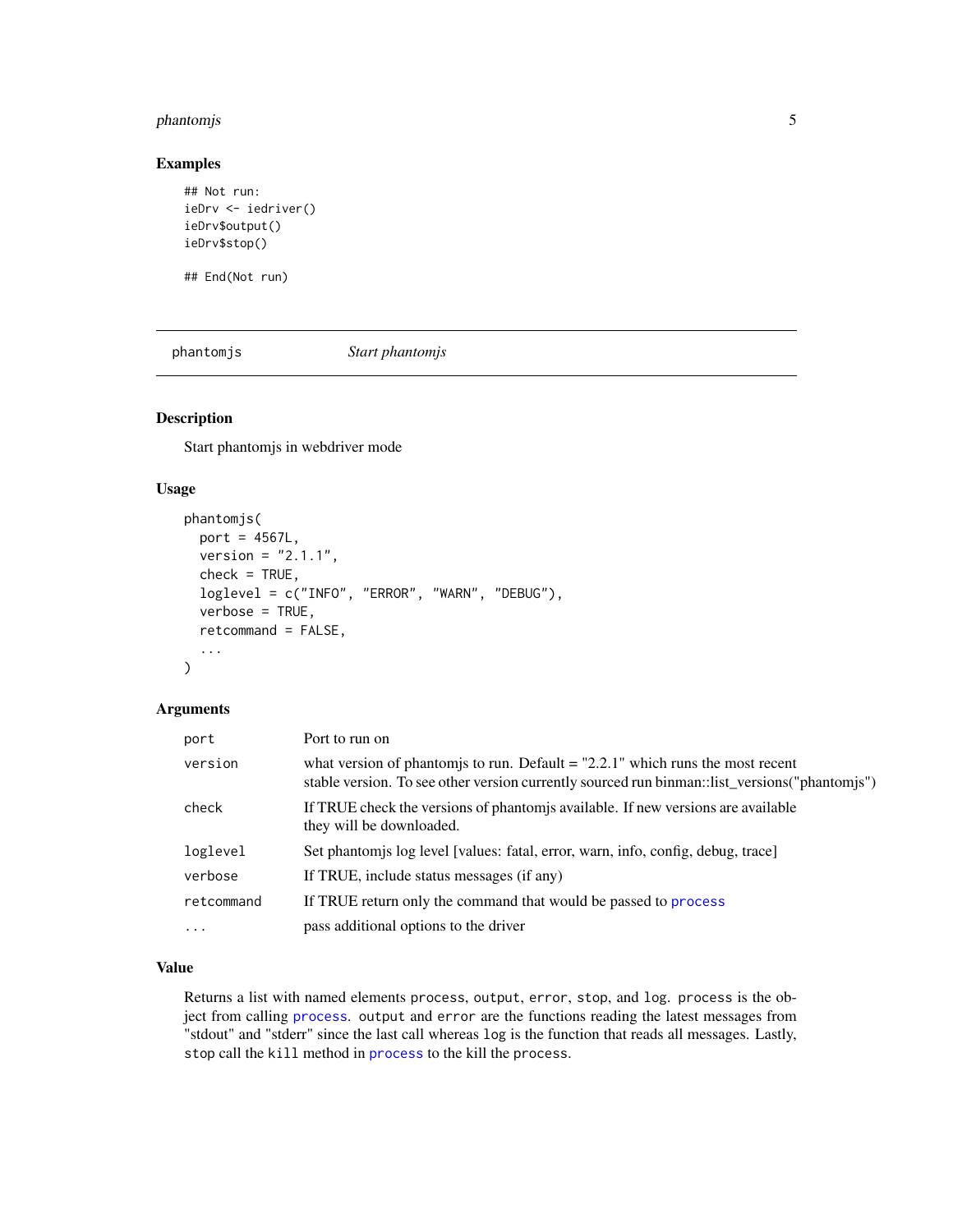#### 6 selenium contra extensive contra extensive contra extensive contra extensive selenium selenium contra extensive contra extensive contra extensive contra extensive contra extensive contra extensive contra extensive contra

#### Examples

```
## Not run:
pjs <- phantomjs()
pjs$output()
pjs$stop()
```
## End(Not run)

selenium *Start Selenium Server*

#### Description

Start Selenium Server

#### Usage

```
selenium(
 port = 4567L,
 version = "latest",
 chromever = "latest",
 geckover = "latest",
  iedrver = NULL,
 phantomver = "2.1.1",
 check = TRUE,verbose = TRUE,
  retcommand = FALSE,
  ...
\mathcal{L}
```
#### Arguments

| port      | Port to run on                                                                                                                                                                                                                                                                                                               |
|-----------|------------------------------------------------------------------------------------------------------------------------------------------------------------------------------------------------------------------------------------------------------------------------------------------------------------------------------|
| version   | what version of Selenium Server to run. Default $=$ "latest" which runs the most<br>recent version. To see other version currently sourced run binman::list_versions("seleniumserver")                                                                                                                                       |
| chromever | what version of Chrome driver to run. Default $=$ "latest" which runs the most re-<br>cent version. To see other version currently sourced run binman: list_versions("chromedriver"),<br>A value of NULL excludes adding the chrome browser to Selenium Server.                                                              |
| geckover  | what version of Gecko driver to run. Default $=$ "latest" which runs the most re-<br>cent version. To see other version currently sourced run binman: list_versions("geckodriver"),<br>A value of NULL excludes adding the firefox browser to Selenium Server.                                                               |
| iedrver   | what version of IED river Server to run. Default = "latest" which runs the most re-<br>cent version. To see other version currently sourced run binman: list_versions("iedriverserver"),<br>A value of NULL excludes adding the internet explorer browser to Selenium<br>Server. NOTE this functionality is Windows OS only. |

<span id="page-5-0"></span>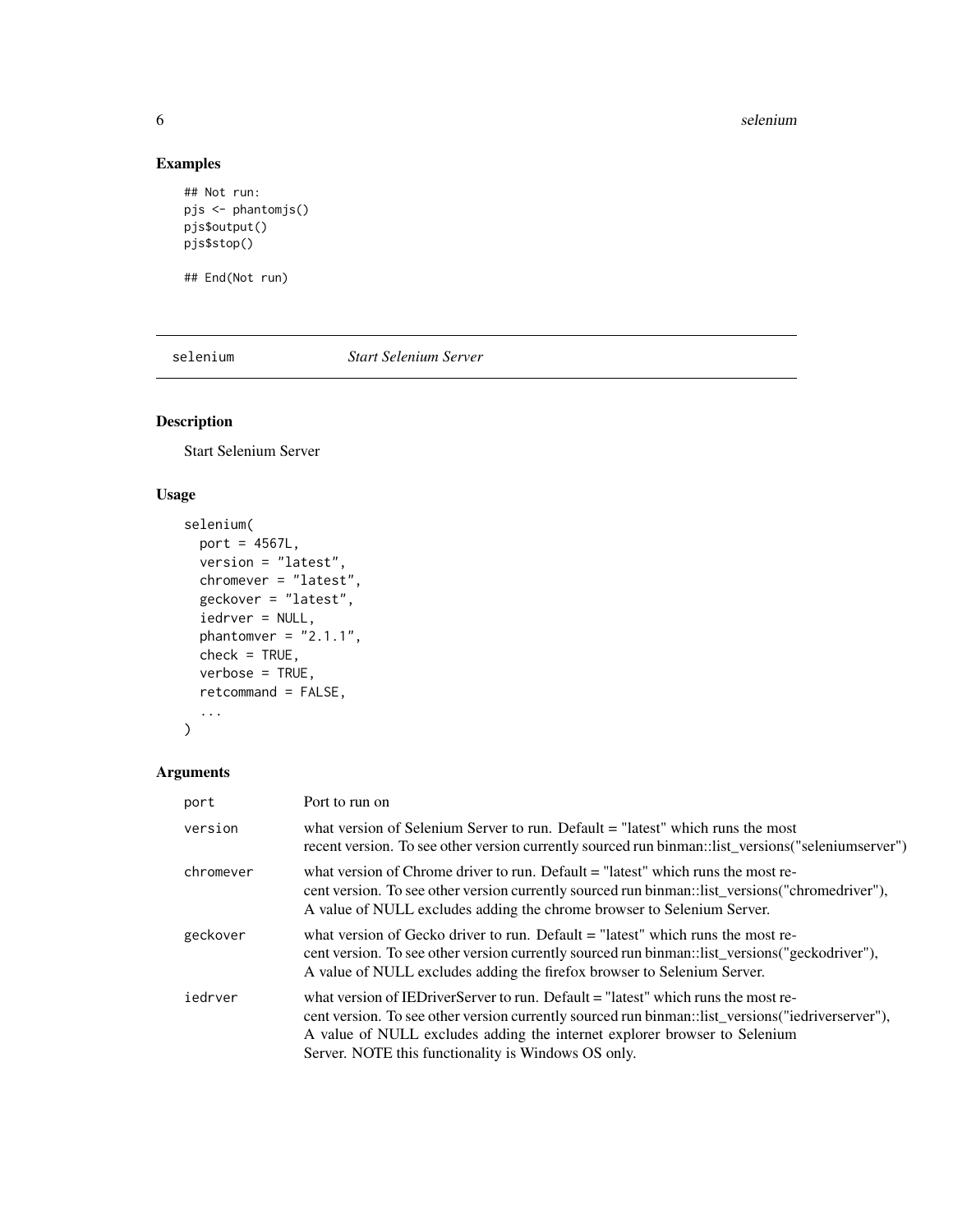#### <span id="page-6-0"></span>wdman 7 and 7 and 7 and 7 and 7 and 7 and 7 and 7 and 7 and 7 and 7 and 7 and 7 and 7 and 7 and 7 and 7 and 7 and 7 and 7 and 7 and 7 and 7 and 7 and 7 and 7 and 7 and 7 and 7 and 7 and 7 and 7 and 7 and 7 and 7 and 7 and

| phantomver | what version of Phantom JS to run. Default = "2.2.1" which runs the most recent<br>stable version. To see other version currently sourced run binman: list_versions("phantomjs"),<br>A value of NULL excludes adding the Phantom JS headless browser to Selenium<br>Server. |
|------------|-----------------------------------------------------------------------------------------------------------------------------------------------------------------------------------------------------------------------------------------------------------------------------|
| check      | If TRUE check the versions of selenium available and the versions of associ-<br>ated drivers (chromever, geckover, phantomver, iedrver). If new versions are<br>available they will be downloaded.                                                                          |
| verbose    | If TRUE, include status messages (if any)                                                                                                                                                                                                                                   |
| retcommand | If TRUE return only the command that would be passed to process                                                                                                                                                                                                             |
| $\ddotsc$  | pass additional options to the driver                                                                                                                                                                                                                                       |

#### Value

Returns a list with named elements process, output, error, stop, and log. process is the object from calling [process](#page-0-0). output and error are the functions reading the latest messages from "stdout" and "stderr" since the last call whereas log is the function that reads all messages. Lastly, stop call the kill method in [process](#page-0-0) to the kill the process.

#### Examples

```
## Not run:
selServ <- selenium()
selServ$output()
selServ$stop()
```
## End(Not run)

wdman *wdman.*

#### Description

wdman.